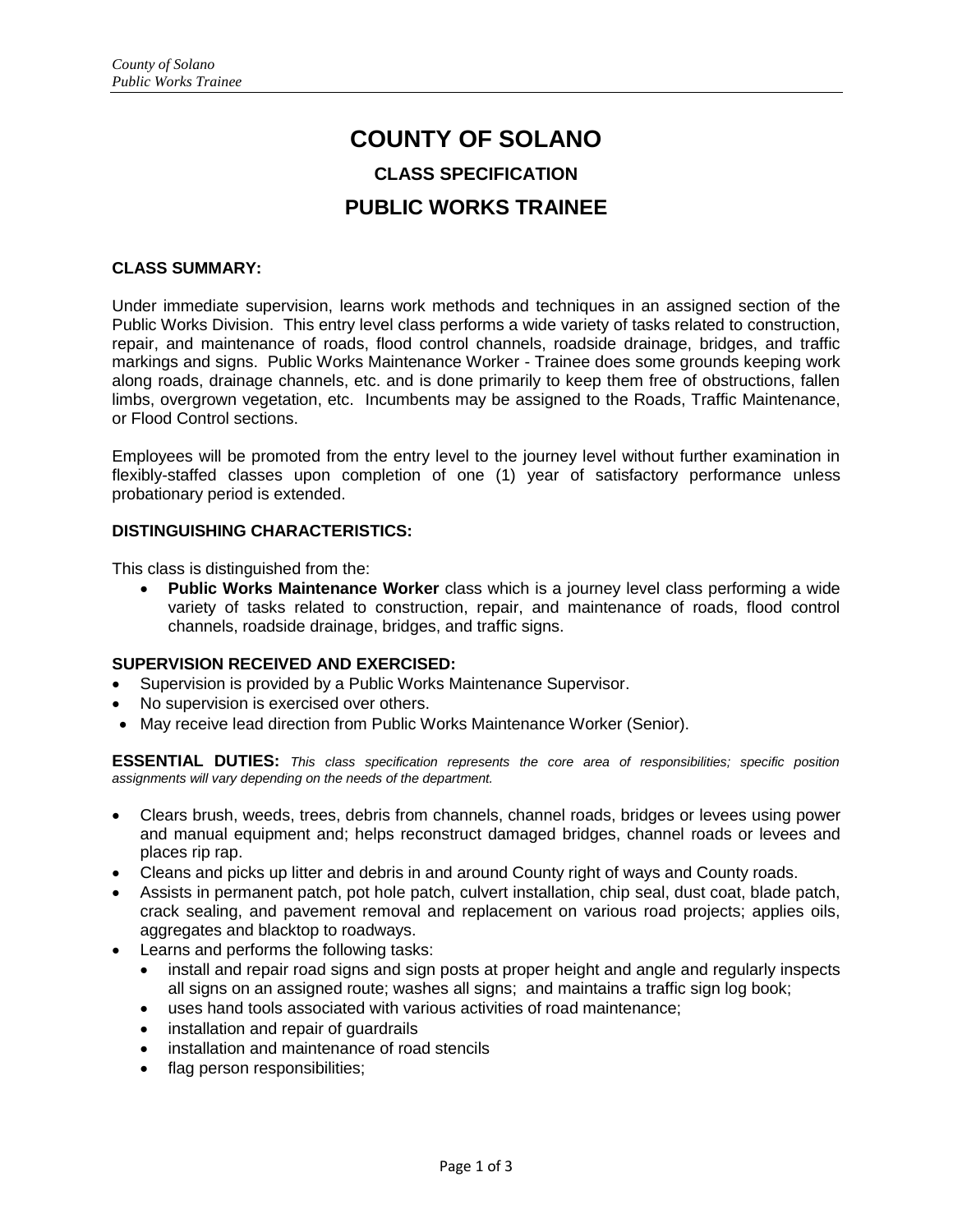- performs operator maintenance, according to lube chart or owner's manual, on equipment; fuels mobile equipment and check fluid levels; change oil on small engines, lube vehicles, inspect brakes, inspect steering and suspension systems, check tires and lighting systems.
- daily pre-operation and post-operation inspection of equipment to which assigned;
- Performs other duties as assigned.

## **EDUCATION AND EXPERIENCE:**

- **Education:** High school diploma, GED, or equivalent; **AND**
- **Experience:** Three months full-time paid experience in construction trades.

## **LICENSING, CERTIFICATION AND REGISTRATION REQUIREMENTS**:

- Applicants are required to possess a valid California Driver's License, Class C.
- Possession of a valid Class B California Driver's License is required within three (3) months of employment.
- Possession of a valid Class A California Driver's License is required within six (6) months of employment.

**Note:** The driver's license must be kept current while employed in this class. A Hazmat certification maybe required.

# **REQUIRED KNOWLEDGE, SKILLS AND ABILITIES:**

#### **Knowledge of:**

- Tools and equipment commonly used in maintenance/construction activities.
- District/county boundaries and roads.

## **Skill and/or Ability to:**

- Operate a motor vehicle and various road maintenance equipment including a tractor, dump truck, forklift, front-end loader, an asphalt roller, and an emulsion pot.
- Understand verbal and written directions.
- Establish and maintain cooperative working relationships.
- Demonstrate tact and diplomacy.
- Maintain accurate records and document actions taken.
- Make routine arithmetical calculations.
- Recognize unsafe conditions.
- Establish good relationships with the public and internal customers.
- Use modern office equipment to include computers and related software applications.

## **PHYSICAL REQUIREMENTS:**

- Mobility and Dexterity: This class typically requires employees to perform the following: (1) balancing, stooping, kneeling, reaching, crawling, fingering, grasping, and repetitive motion; (2) climbing and working safely on ladders and step ladders with a total weight that does not exceed the weight capacity of the ladder or the highest rated capacity of the harnesses and lanyards used for fall; and (3) standing or walking during normal work hours on uneven surfaces.
- Lifting, Carrying, Pushing and Pulling Heavy work: This class typically requires employees to perform the following: exerting up to 100 pounds of force occasionally with assistance, and/or up to 50 pounds of force frequently, and /or up to 20 pounds of force constantly to move objects.
- Vision: This class requires employees to have close visual acuity, with or without correction, to prepare and analyze data and figures, view a computer terminal, read, and to distinguish between normal and off shade colors and to read gauges and meters in dimly lighted areas etc. Employees are also required to have depth perception and good eye-to-hand coordination in order to operate a motor vehicle and to operate a variety of hand and power tools.